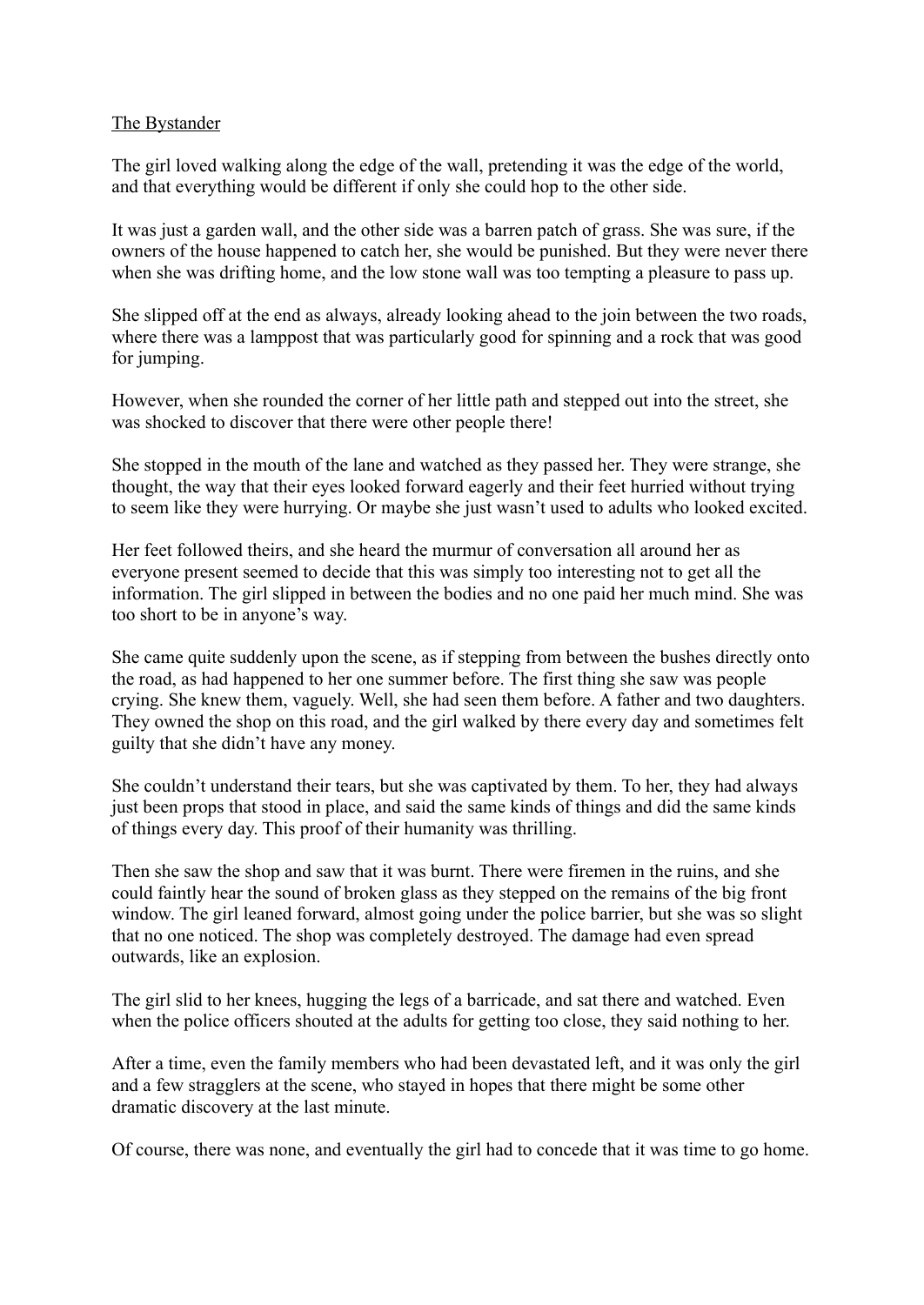Her legs were stiff from sitting so long, and she walked as if she was still learning how. It only occurred to her just then, as she turned away from the wreck, that she would have to go a different way home.

The girl stood in the middle of the street, completely lost. She had never gone any other way. She didn't know how.

She began, hesitantly, back the way she came. The little lane between the houses was foreign in the late afternoon sun. The girl traced her hand along the fences, and even the familiar knots and whorls were strange on her other hand.

When she came to the crossroads, she looked to the low wall again, but it somehow felt wrong and dangerous to approach it, as if using it to travel the other way might break something fundamental to reality. Instead, she looked left. It was another lane, similar to every other little lane that wound between fenced-in gardens. It ran in the same direction as her home, so the girl thought she had better take it.

It was sort of exciting to be exploring a new place. Perhaps she could even walk this way again, if it turned out to be good. Although, that would mean missing out on the chance to see the objects of her new fascination every day.

She started swinging her arms back and forth lazily, twirling in the middle of the path. No one else was there. In fact, the dry, dusty mud of the path seemed undisturbed, the same way as the sand in her sandbox when she swept her arm across it and erased her drawings.

She paused and looked behind her at the solitary line of footprints in the soil. Her delicate little girl shoes seemed even smaller situated in the real world than they did when she looked down at her feet. It made her feel unsafe, in an appealing way. The kind of way she had felt last summer stepping onto that road and physically feeling the cars streaming past.

She pressed on. For a time, she walked with her head down, watching her feet making prints in the dust. When she next looked up, her surroundings were the same. She had not been paying attention particularly to the tall fencing before, but now she frowned uneasily when she realised that it seemed to stretch on for an awfully long time.

The girl squinted into the distance, even putting her hands up to her eyes to act as binoculars. All she could see was the half-shaded lane stretching away before her. She stopped. She hesitated. She looked behind her, but as she saw how far she'd already come, she decided that she'd better press on. She only hoped she didn't overshoot her street and have to loop back.

Now, though, the girl began to notice the nicks and swirls of the wood that bracketed her. She even looked up at the branches that overhung the lane, trees and bushes that shaded the area and protected her from a rather harsh sun.

She traced the patterns with her fingers, imagined that she was reading something secret in the unintelligible code. She walked.

At some point, her school bag started to annoy her. It wasn't even heavy, but the straps didn't sit quite right anymore and the sharp angles of her empty lunch box were cutting into her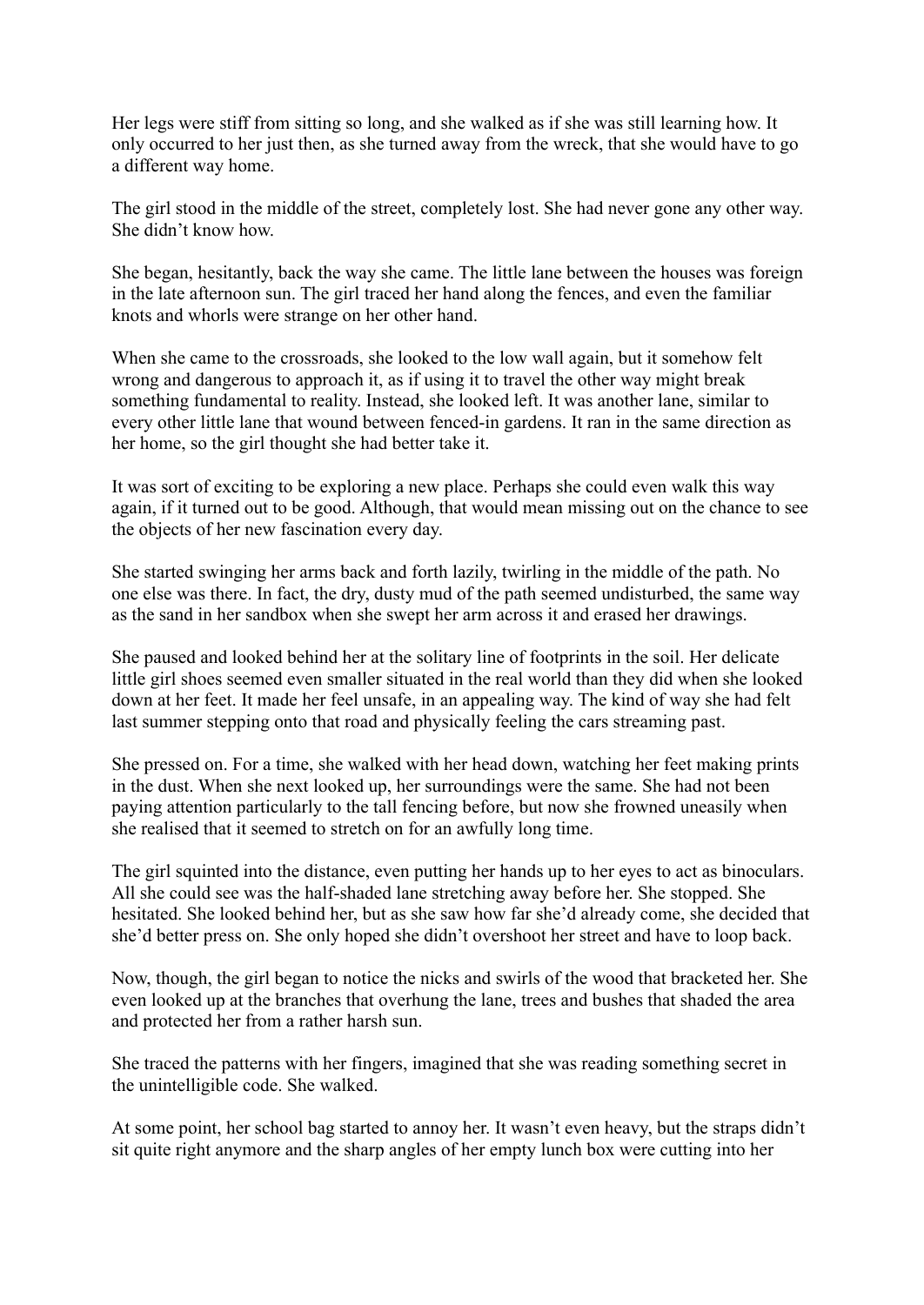shoulder blades. She felt like she could leave it behind, except for the fact that it was her school bag, and if she did they would just replace everything in it and start again.

She hitched it up higher on her shoulders, hoping that might alleviate the points of contact. She heard something rattle against the hollow metal of the lunch box, and it was shockingly loud in the hush of the little lane. It was almost as if the foliage was insulation, a thin film around the lane.

It did not grow dark in the lane. It did not grow cold. The girl kept walking without consciousness, without understanding.

Some vague time late, she became aware that she *should* be tired, she *should* be cold. She wasn't sure why she thought this, as it was obvious that it was still early evening. The light was the same; slightly orange and dappling across her skin. It still warmed her.

But her body was telling her something different than her senses. There was, she discovered, a faint ache in her thighs. When she stopped, she began to tremble and eventually to fall.

She landed in the dust, scraping her hands and knees. She sat heavily, in shock, and looked at her palms. They were red and dirty, but not broken. The girl looked around, as if an adult might inexplicably appear and tell her to pick herself up. She didn't know when she stopped expecting to see other people on the path.

She didn't know when she had realised that she was truly alone.

Except that couldn't be right and she was just being silly, because she was in the middle of her town. There were gardens and houses on either side of her. She was surrounded.

The girl rolled up onto her knees. Her shoes scraped the ground. She hobbled closer to the fence, suddenly desperate for a lifeline. A single thread to prove that she was connected to another human being's life.

She found a small, round hole and put her eye up to it, expecting to peep into someone's back garden.

For a few seconds, it was completely silent as she gazed through the fence.

Then suddenly the girl reeled back with a shriek, falling over onto her bag and slapping her hands over her mouth. The noise echoed strangely along the lane, like a horn in a tunnel. The girl lay on the ground, staring at the little hole. For a long time, she didn't dare to move. Her breath hissed between her fingers, and her lunchbox bruised her back.

What she had seen beyond the fence... It was not for little girls' eyes. It was not, she suspected, for anyone's eyes. She wondered, half insane, if this was her punishment for being greedy.

Perhaps it was years, or perhaps it was no time at all, before she was able to move again. She kept her gaze on the gap in the fence, and it almost seemed as if the hole kept its gaze on her as well. She crawled backwards slowly, afraid to attract its attention, and then when she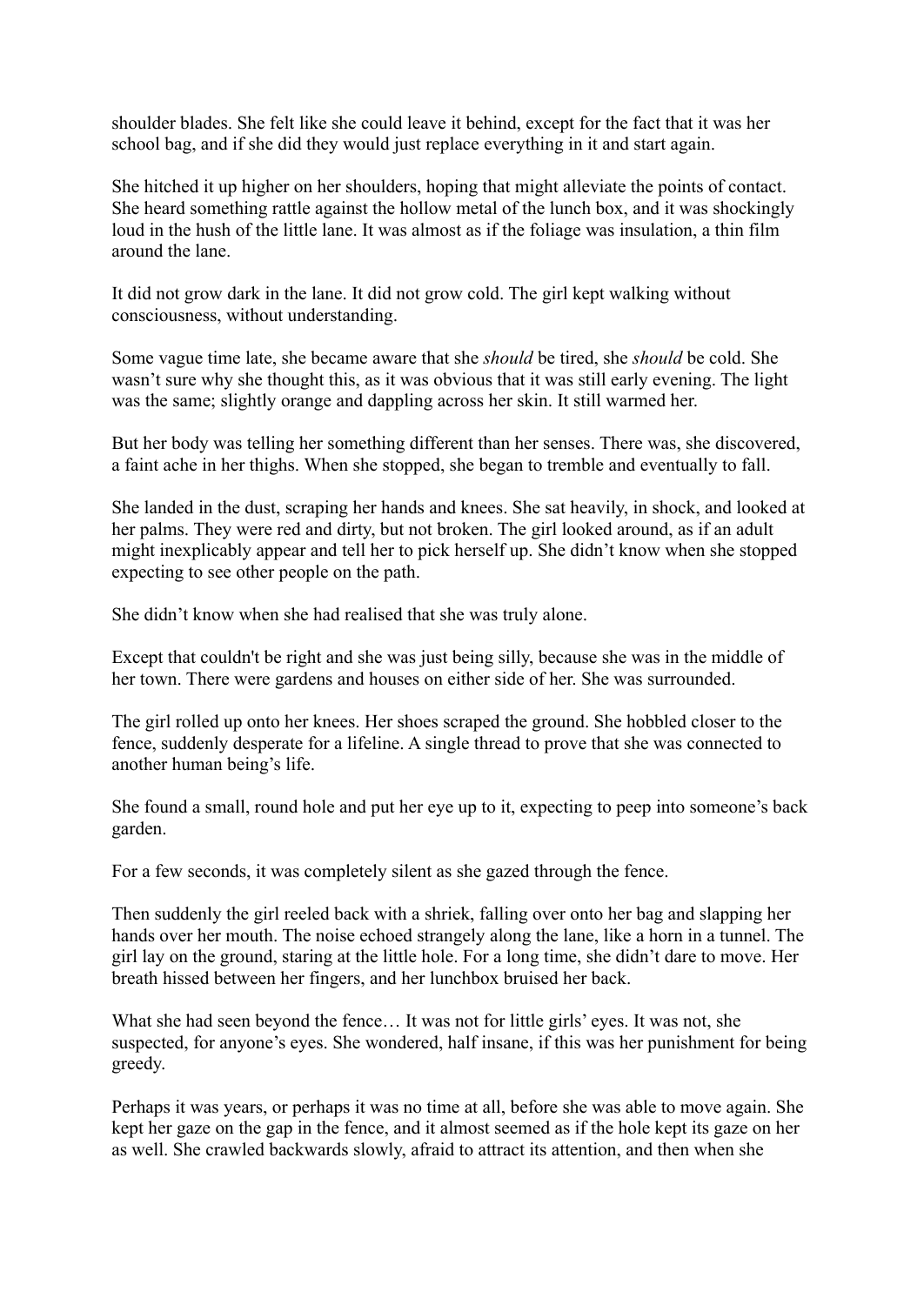thought she was sufficiently far, she suddenly pushed herself to her feet and broke out running.

Part of her thought she might be dreaming. People didn't understand dreams. It could be that she was having a nightmare.

Except that would mean that she had imagined what was on the other side of the fence. That it had come from *her.* And that couldn't be right. She would never - she *could* never…

She had to look behind her as she ran. Nothing followed. Nothing chased.

The girl came to a stop a short while later. Her heart continued to beat, she continued to breathe, but she could not forget what she had seen. She stared all around her, flinching from every rent in the wood, like a hundred tiny mouths gaping at her. Now that she knew what was on the other side, the dust and the fence and the foliage took on another meaning. Now she was in a tunnel, a pipe, but the walls were very thin and getting thinner all the time.

She was not at home. She had not been home in a long time.

She wanted to go back, but could not face returning the way she had come. She almost expected the little hole to be following her, and in fact experienced a rather absurd vision of a life-sized hole, cut away from the fence, slowly walking up the path towards her.

Surely this lane could not stretch on forever. There had to be an end. She didn't think she had been repeating sections, or going in circles, because this pattern of whorls didn't look familiar. Which meant there must be an end.

She wanted to go home. She wanted to go home. She wanted to go home.

At some point, she became hopeless. She wandered. She fell. She wandered some more. She did not feel hunger, or anger, or drowsiness. The sun never set. The world did not collapse either.

Nothing to do but keep pressing on, except there was nothing to press on *to.* She could see the dirt road sweeping on before her and only the fear of what was behind urged her forward.

Eventually, however, even that wasn't enough, and the girl stopped on quivering legs and sank slowly into the dust.

She removed her bag for the first time, and it was so foreign to have something in her hands. Her Scooby-Doo schoolbag and her Scooby-Doo lunchbox, placed preciously on the ground. Next came her pencil case and water bottle. The girl lined them up like spectators to a show. Lastly was her notebook, but instead of putting it down she flipped it open.

The words on the page were so strange to her; she could hardly remember any of them. She traced the indentations of the letters with her fingers and eventually remembered how to read again. The endless evening was patient with her as she did so, but once the girl found herself reaching for a pencil, she felt something shift.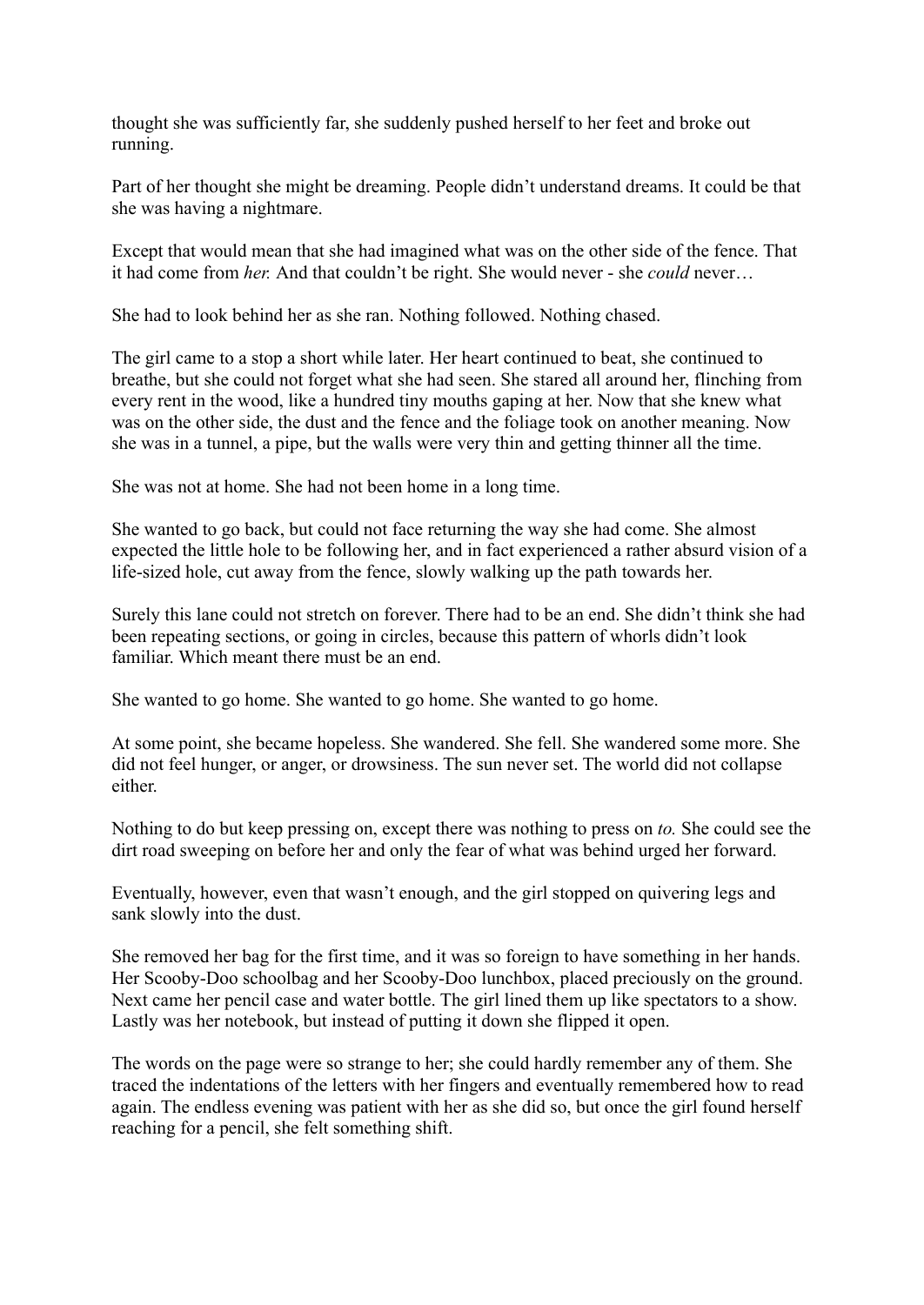She froze, unsure if she'd imagined it. All looked the same, but it had not been of this realm anyway. It had been beyond.

The pencil shook in her unpractised hand. The girl didn't know what to write. To whom.

What she wrote was this: a short explanation of her situation, in little girl words; a few sentences about the horror she was experiencing, not well articulated; and finally, a plea for anyone who finds the note to come and save her. She had used as many words as she knew, but she was still left staring at the note like it was deficient. Incomplete. Inadequate.

It would likely never reach anyone anyway.

The girl tore the page off carefully and rolled it, like a note in a bottle. Then, she knelt there in front of her witnesses with the note cradled in her palms and felt the world as she had come to know it. It was different, now, than when she had first entered, all those years ago.

Something had been changing. Slowly, she thought, so slowly that she had not noticed it until the first crack, right when she had reached for the pencil.

Onward. Yes, onward.

Her things stared into her. The note rested on her knees. It was quiet.

And then the paper was being poked gingerly through a hole. The girl didn't look before she poked, had no idea where her Ave Maria was being sent to. It would get there or it wouldn't.

She had put herself out into the world, and now all that was left was to see if the world would reach back.

It was almost freeing, in and of itself, knowing that she had taken the leap. It almost didn't matter if it paid off.

There was one other item the girl had. It was something she wasn't supposed to have. She had stolen it, you see, and had not decided what to use if for yet. She pulled it out of her pocked to show the bystanders.

It was a lighter.

Cheap. Plastic. Dangerous. She imagined the objects were very impressed with her. It seemed so innocuous sitting there in her hand.

The girl tore out her previous work in the jotter. The pencil lines stained her fingertips with lead. She scrunched the pages into a ball in the middle of the path, and then she held the lighter up to her face.

She wasn't cold, she reasoned. It wasn't dark. But her spectres were husks. They watched her with empty eyes. Fire moved and breathed and lived. This lighter was the power of life.